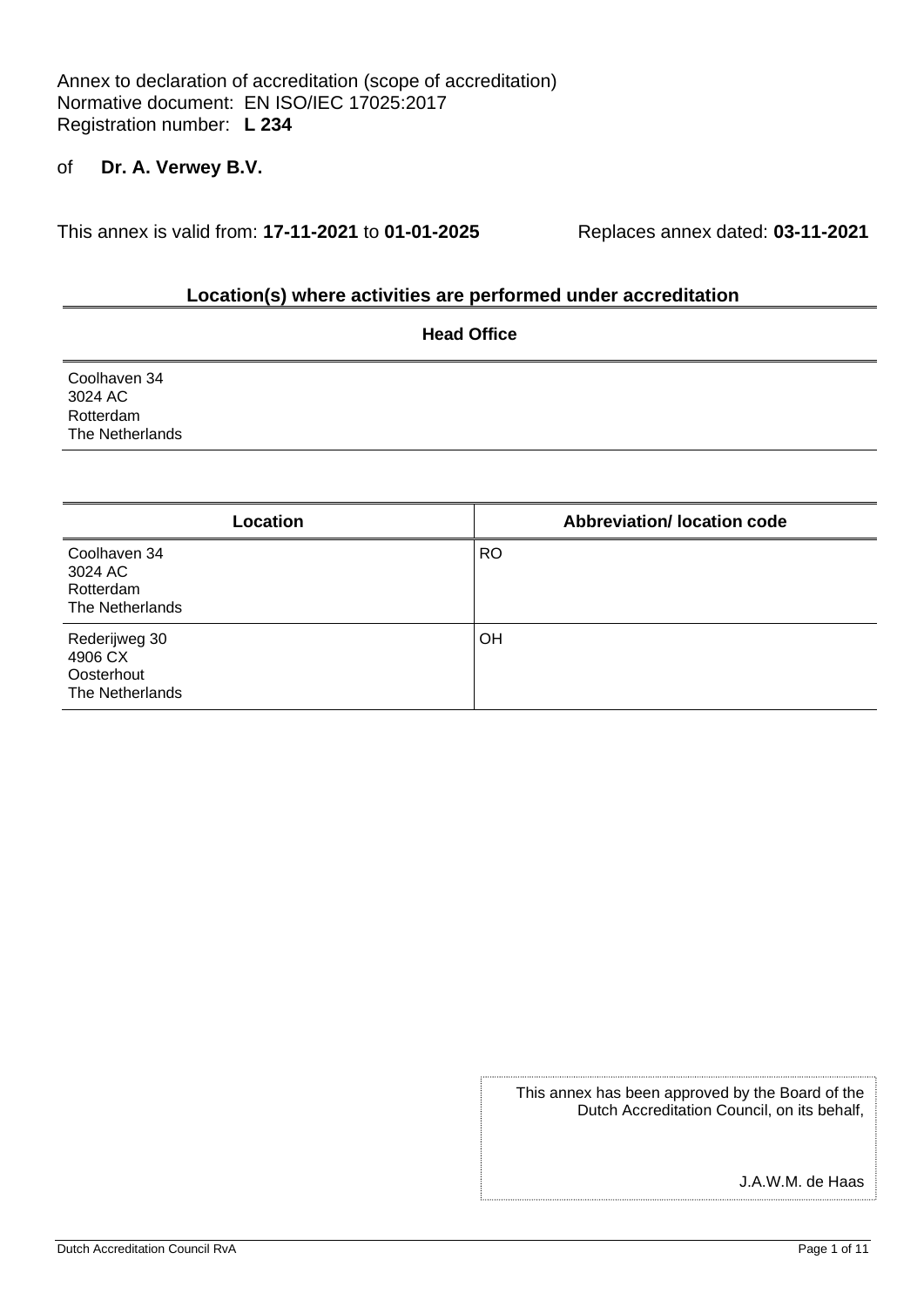This annex is valid from: **17-11-2021** to **01-01-2025** Replaces annex dated: **03-11-2021**

| No. | <b>Material or</b><br>product                                                                                                                                 | Type of activity <sup>1</sup>                                                                                                                                                                                                                          | Internal reference number                                                                       | Locatio<br>n |
|-----|---------------------------------------------------------------------------------------------------------------------------------------------------------------|--------------------------------------------------------------------------------------------------------------------------------------------------------------------------------------------------------------------------------------------------------|-------------------------------------------------------------------------------------------------|--------------|
|     |                                                                                                                                                               | <b>Sampling</b>                                                                                                                                                                                                                                        |                                                                                                 |              |
| a   | Copra, dried figs,<br>dried fruits, (ground)<br>nuts, pistachios,<br>Brazil nuts and other<br>types of nuts, grains<br>and grainproducts,<br>herbs and spices | Sampling for the analysis on<br>mycotoxins                                                                                                                                                                                                             | MP-02103-NL<br>EU 401/2006 - Appendix 1<br>EU 178/2010 - Appendix 1<br>EU 519/2014 - Appendix 1 | RO and<br>OH |
|     |                                                                                                                                                               | Sample pretreatment                                                                                                                                                                                                                                    |                                                                                                 |              |
|     | Copra, dried figs,<br>dried fruits, (ground)<br>nuts, pistachios,<br>Brazil nuts and other<br>types of nuts, grains                                           | Sample pretreatment for the analysis<br>on mycotoxins with in house reference<br>number MP-01459-NL, MP-02224-NL<br>and MP-02228-NL                                                                                                                    | MP-02104-NL<br>in house method                                                                  | RO and<br>OH |
|     | and grainproducts,<br>herbs and spices                                                                                                                        | Sample preparation of oil seeds for the<br>analysis on aflatoxin with in house<br>reference number MP-01459-NL,<br>MP02224-NL and MP-02228-NL                                                                                                          | MP-02104-NL<br>in house method                                                                  | RO and<br>OH |
|     |                                                                                                                                                               | <b>Organic chemistry</b>                                                                                                                                                                                                                               |                                                                                                 |              |
| 1   | Food, feed and<br>feedingstuffs,<br>vegetable and animal<br>fats, Oilseeds, herbs<br>spices                                                                   | Determination of the level of mycotoxin;<br><b>LCMSMS</b><br>Aflatoxin B1<br>Nivalenol<br>HT-2 Toxin<br>Aflatoxin B2<br>T-2 Toxin<br>Alfatoxin G1<br>DAS<br>Aflatoxin G2<br>Ochratoxin A<br>Fumonisin B1<br>Zearalenone<br>Fumonisin B2 Deoxynivalenol | MP-02228-NL<br>in house method                                                                  | <b>RO</b>    |
| 2   | (Ground) nuts, copra,<br>peanutbutter and figs                                                                                                                | Determination of the level of aflatoxin<br>B1, B2, G1 and G2; clean-up through<br>immunoaffinity chromatography; HPLC-<br>Fluorescence                                                                                                                 | MP-01459-NL<br>in house method                                                                  | RO and<br>OH |
| 3   | Herbs and spices,<br>feed and<br>feedingstuffs, animal<br>and vegetable oils,<br>fats and fatty acids                                                         | Determination of the level of aflatoxin<br>B1, B2, G1 and G2; clean-up through<br>immunoaffinity chromatography; HPLC-<br>Fluorescence                                                                                                                 | MP-02224-NL<br>in house method                                                                  | <b>RO</b>    |

Dutch Accreditation Council RvA Page 2 of 11

<sup>&</sup>lt;sup>1</sup> If there is a referral to a code starting with NAW, NAP, EA or IAF, this concerns a scheme mentioned on the <u>RvA-BR010-lijst</u>.<br>If no date or version number is mentioned for a normative document, the accreditation conce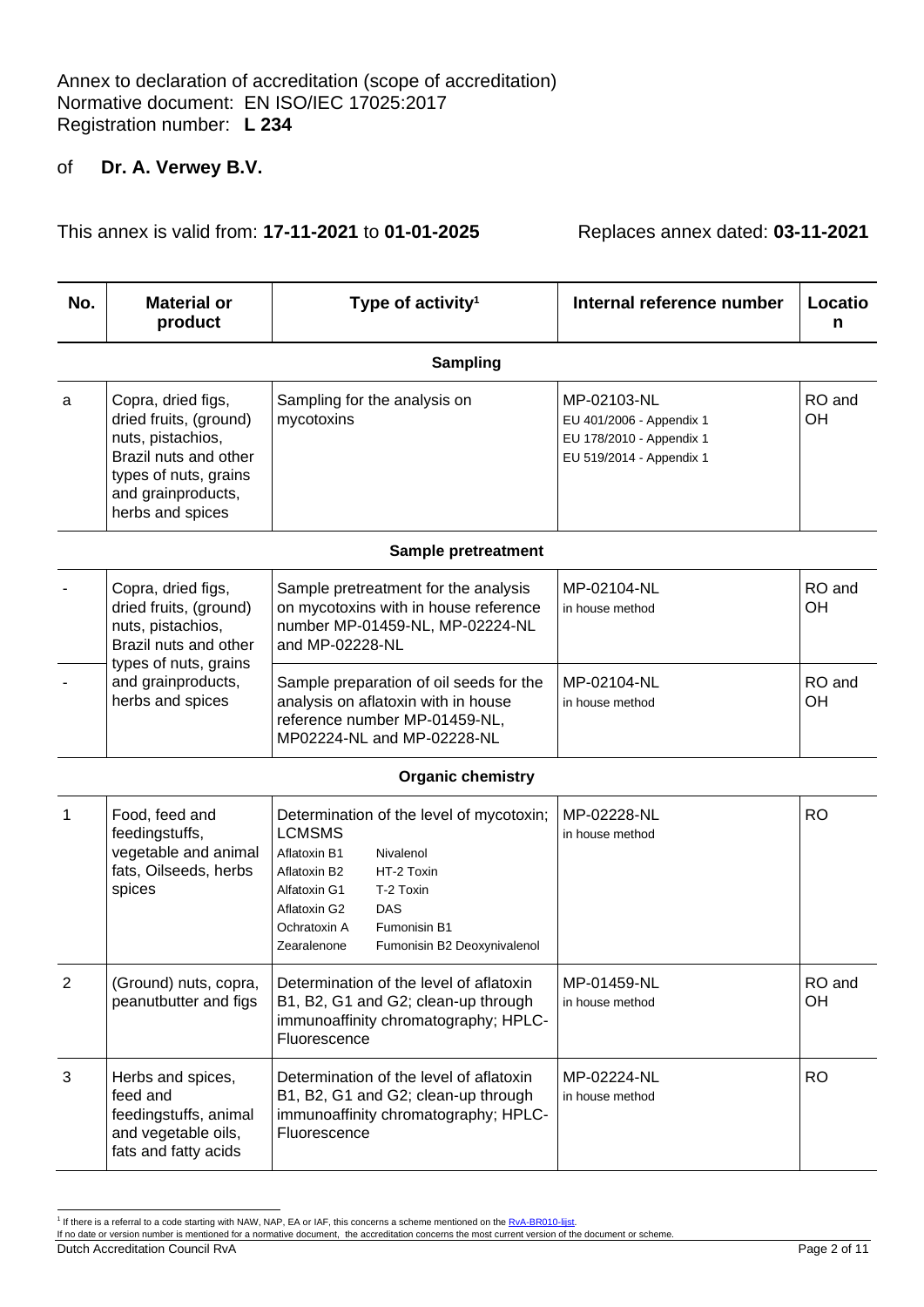| No.             | <b>Material or</b><br>product                                                               | Type of activity <sup>1</sup>                                                                                                                                                                                                                                                                                                                                                                                                                                                                                                                                                         | Internal reference number          | Locatio<br>n |
|-----------------|---------------------------------------------------------------------------------------------|---------------------------------------------------------------------------------------------------------------------------------------------------------------------------------------------------------------------------------------------------------------------------------------------------------------------------------------------------------------------------------------------------------------------------------------------------------------------------------------------------------------------------------------------------------------------------------------|------------------------------------|--------------|
| 4               | Vegetable and animal<br>fats and oils and fat<br>containing foodstuffs<br>and feedingstuffs | Determination of the level of polycyclic<br>aromatic hydrocarbons (PAH's); DACC-<br><b>HPLC-Fluorescence</b><br>benzo[a]anthracene, chrysene,<br>benzo[b]fluoranthene, benzo[a]pyrene                                                                                                                                                                                                                                                                                                                                                                                                 | MP-01456-NL<br>ISO 22959           | <b>RO</b>    |
| 5               |                                                                                             | Determination of the level of polycyclic<br>aromatic hydrocarbons (PAH's); DACC-<br>HPLC-Fluorescence and UV<br>acenaphtene, phenanthrene, anthracene,<br>fluoranthene, pyrene, benzo[a]anthracene,<br>chrysene, benzo[e]pyrene, benzo[b]fluoranthene,<br>perylene, benzo[k]fluoranthene, benzo[a]pyrene,<br>dibenzo[a,h]anthracene, benzo[g,h,i]perylene,<br>indeno[1,2,3, -cd]pyrene, anthanthrene,<br>coronene, acenaphtylene, cyclopenta(c,d)pyrene,<br>5-methylchrysene, benzo(j)fluoranthene,<br>dibenzo(a,l)pyrene, dibenz(a,e)pyrene,<br>dibenz(a,i)pyrene, dibenz(a,h)pyrene | MP-01456-NL<br>in house method     | <b>RO</b>    |
| $6\phantom{1}6$ | Herbs, spices and<br>food supplements                                                       | Determination of the level of polycyclic<br>aromatic hydrocarbons (PAH); GPC-<br>DACC-HPLC-Fluorescence<br>benzo(a)anthracene, chrysene,<br>benzo(b)fluoranthene, benzo(a)pyrene.                                                                                                                                                                                                                                                                                                                                                                                                     | MP-02123-NL<br><b>CEN/TS 16621</b> | <b>RO</b>    |
| $\overline{7}$  | Spices (preparations)                                                                       | Determination of the level of<br>benzo[a]pyrene; HPLC-Fluorescence                                                                                                                                                                                                                                                                                                                                                                                                                                                                                                                    | MP-02223-NL<br>in house method     | <b>RO</b>    |
| 8               | Animal and vegetable<br>fats, oils and fatty<br>acids                                       | Determination of the level of<br>benzo[a]pyrene; reversed-phase High-<br>Performance Liquid Chromatography                                                                                                                                                                                                                                                                                                                                                                                                                                                                            | MP-02226-NL<br>ISO 15302           | <b>RO</b>    |
| 9               | Food, feed and<br>feedingstuffs                                                             | Determination of the level of<br>Chlormequat and Mepiquat; LCMSMS                                                                                                                                                                                                                                                                                                                                                                                                                                                                                                                     | MP-02232-NL<br>EN 15055            | <b>RO</b>    |
| 10              |                                                                                             | Determination of the level of Diquat and<br>Paraquat; LCMSMS                                                                                                                                                                                                                                                                                                                                                                                                                                                                                                                          | MP-02232-NL<br>in house method     | <b>RO</b>    |
| 11              | Food, feed,<br>feedingstuffs, spices,<br>animal and vegetable<br>oils and oilseeds          | Determination of glyphosate,<br>aminomethylphosphonic acid(AMPA)<br>and glyfosinate (expressed as<br>glyfosinate-ammonium); LCMSMS                                                                                                                                                                                                                                                                                                                                                                                                                                                    | MP-02657-NL<br>in house method     | <b>RO</b>    |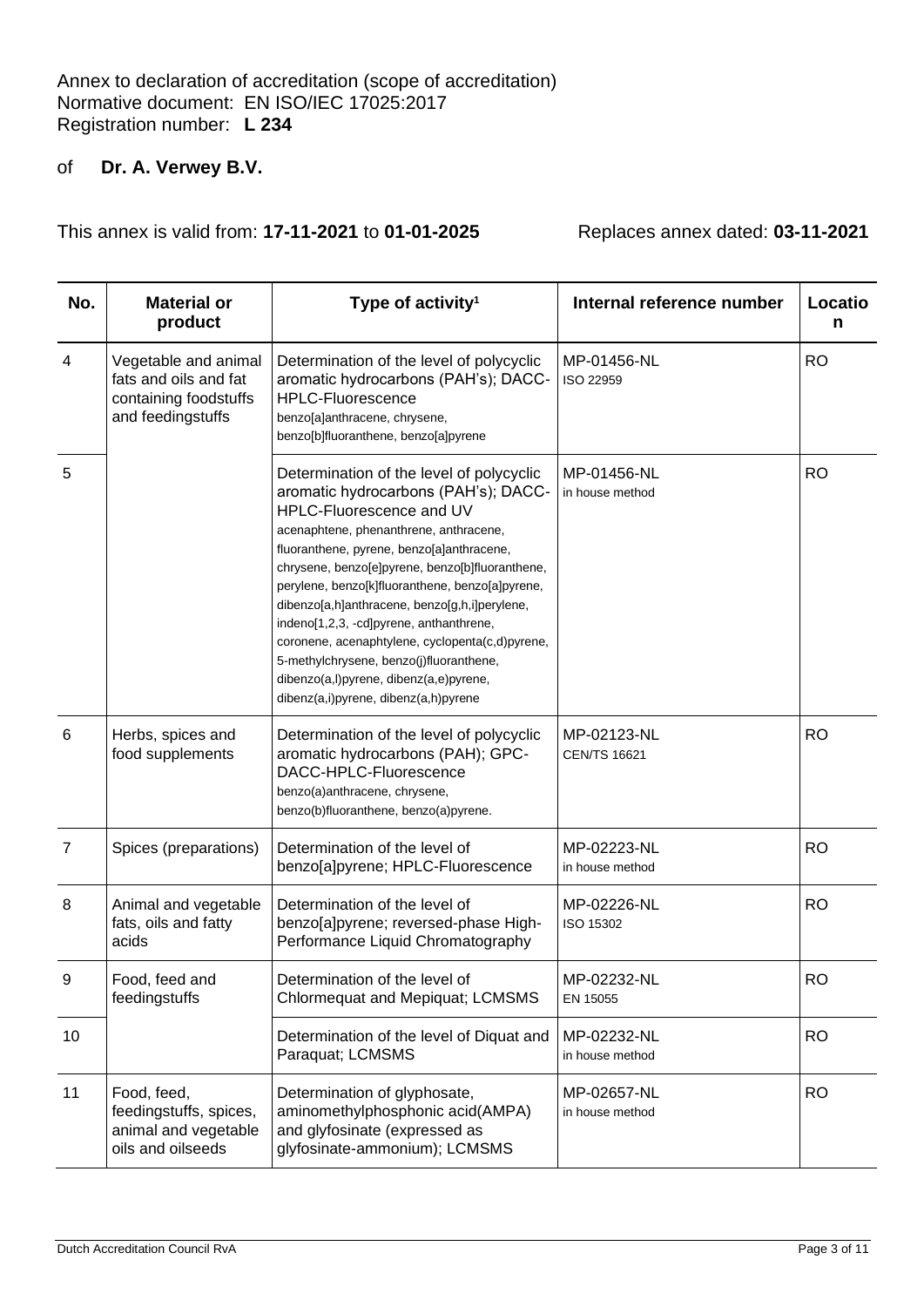| No. | <b>Material or</b><br>product                         | Type of activity <sup>1</sup>                                                                                                                                                                                                                                                                                                                                                                                                                                                                                                                                                                                                                                                                                                                                                                                                                                                                                                       | Internal reference number                                   | Locatio<br>n |
|-----|-------------------------------------------------------|-------------------------------------------------------------------------------------------------------------------------------------------------------------------------------------------------------------------------------------------------------------------------------------------------------------------------------------------------------------------------------------------------------------------------------------------------------------------------------------------------------------------------------------------------------------------------------------------------------------------------------------------------------------------------------------------------------------------------------------------------------------------------------------------------------------------------------------------------------------------------------------------------------------------------------------|-------------------------------------------------------------|--------------|
| 12  | Food                                                  | Determination of the level of vanillin,<br>ethyl-vanillin en coumarin; RP HPLC-<br><b>DAD</b>                                                                                                                                                                                                                                                                                                                                                                                                                                                                                                                                                                                                                                                                                                                                                                                                                                       | MP-02111-NL<br>in house method                              | <b>RO</b>    |
| 13  | Feed and<br>feedingstuffs                             | Determination of hydrocyanic acid;<br><b>HPLC-Fluorescence</b>                                                                                                                                                                                                                                                                                                                                                                                                                                                                                                                                                                                                                                                                                                                                                                                                                                                                      | MP-02110-NL<br>EN 16160                                     | <b>RO</b>    |
| 14  | Food                                                  | Determination of hydrocyanic acid;<br><b>HPLC-Fluorescence</b>                                                                                                                                                                                                                                                                                                                                                                                                                                                                                                                                                                                                                                                                                                                                                                                                                                                                      | MP-02110-NL<br>in house method                              | <b>RO</b>    |
| 15  | Vegetable and animal<br>fats and oils                 | Determination of the level of total and<br>individual sterols; GC-FID                                                                                                                                                                                                                                                                                                                                                                                                                                                                                                                                                                                                                                                                                                                                                                                                                                                               | MP-02208-NL<br>ISO 12228-1                                  | <b>RO</b>    |
| 16  | Vegetable and animal<br>fats, oils and fatty<br>acids | Determination of the level of methyl<br>esters of fatty acids; preparation and<br>analysis by gaschromatography; GC-<br><b>FID</b><br>C4:0, C6:0, C8:0, C9:0, C10:0, C10:1, C11:0,<br>C12:0, C12:1, C13:0, C13:1, C13 branched,<br>C14:0, C14:1, C14 branched, C15:0, C15:1, C15<br>branched, C16:0, C16:1, C16:2, C16:3 (n-3),<br>C16:4, C16 branched, C17:0, C17:1, C17<br>branched, C18:0, C18:1 (n-9), C18:1-trans,<br>C18:1-ricinol, C18:2 (n-6), C18:2 (5,9), C18:2<br>(9,12), C18:2 conjugated, C18:2-trans, C18:3 (n-3<br>alpha), C18:3-alpha, C18:3-beta, C18:3-gamma,<br>C18:3 (5,9,12), C18:3 (9,12.15), C18:3 trans,<br>C18:4 (n-3), C18 branched, C18-OH, C19:0,<br>C20:0, C20:1 (n-6), C20:2 (n-6), C20:3 (n-3),<br>C20:3 (n-6), C20:4 (n-3), C20:4 (n-6), C20:5 (n-<br>3), C21:0, C22:0, C22:0, C22:1 (n-9), C22:2 (n-6),<br>C22:3 (n-3), C22:4 (n-6), C22:5 (n-3), C22:5 (n-6)<br>C22:6 (n-3), C23:0, C24:0, C24:1. | MP-02203-NL<br>ISO 12966-2/12966-4                          | <b>RO</b>    |
| 17  |                                                       | Determination of the level of<br>hydrocarbons C10-C56; GC-FID                                                                                                                                                                                                                                                                                                                                                                                                                                                                                                                                                                                                                                                                                                                                                                                                                                                                       | MP-02201-NL<br>in house method                              | <b>RO</b>    |
| 18  |                                                       | Determination of the level of<br>hydrocarbons C10-C40; GC - FID                                                                                                                                                                                                                                                                                                                                                                                                                                                                                                                                                                                                                                                                                                                                                                                                                                                                     | MP-02202-NL<br>VVR bundel part II - OSP 15 (RIVM<br>method) | <b>RO</b>    |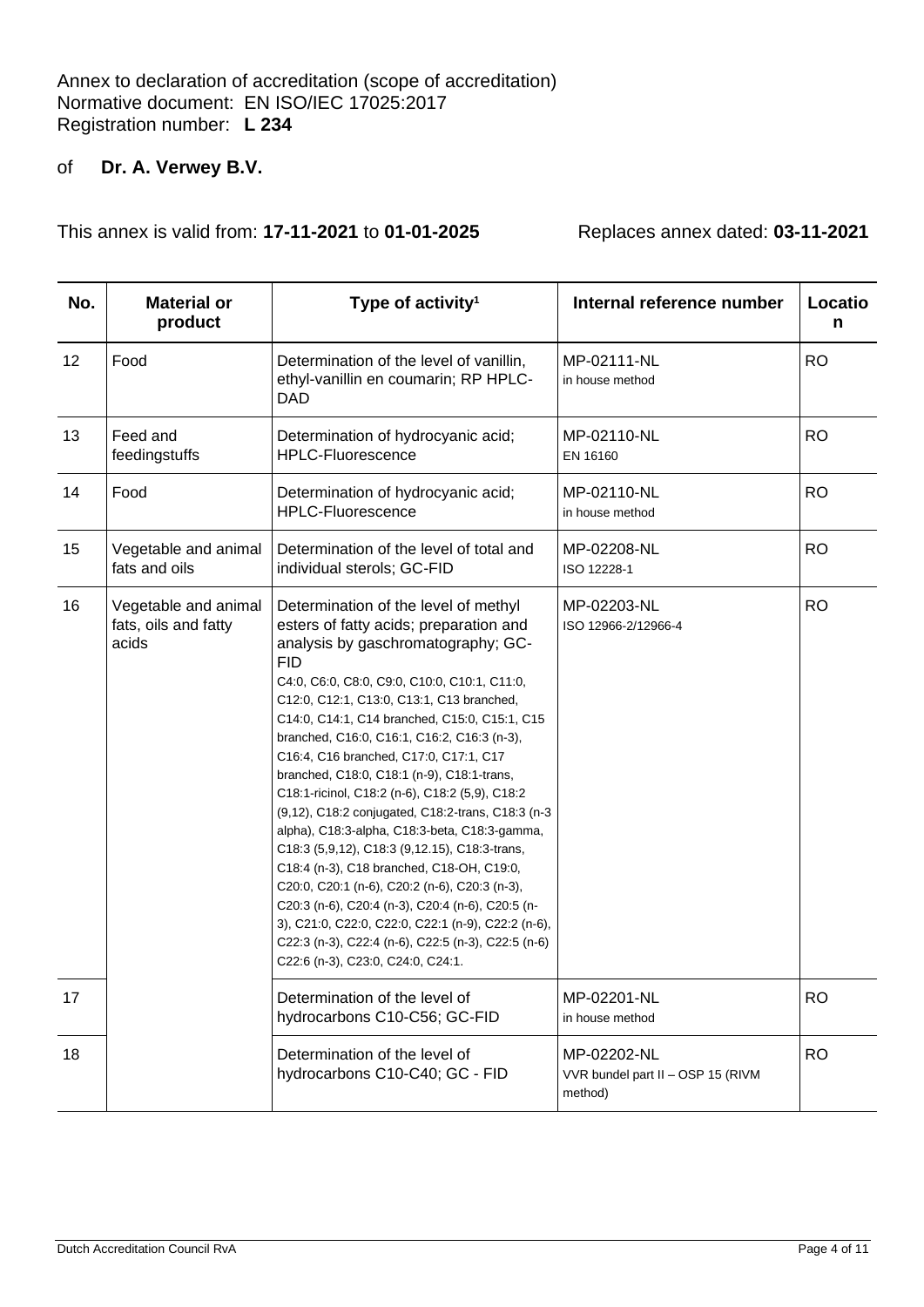| No. | <b>Material or</b><br>product                         | Type of activity <sup>1</sup>                                                                                                                                                                                                                                                                                                                                                                                                                                                                                                                                                                                                                                                                 | Internal reference number      | Locatio<br>n |
|-----|-------------------------------------------------------|-----------------------------------------------------------------------------------------------------------------------------------------------------------------------------------------------------------------------------------------------------------------------------------------------------------------------------------------------------------------------------------------------------------------------------------------------------------------------------------------------------------------------------------------------------------------------------------------------------------------------------------------------------------------------------------------------|--------------------------------|--------------|
| 19  | Vegetable and animal<br>fats, oils and fatty<br>acids | Determination of the level of volatile<br>organic components; Headspace GC-<br>МS<br>methanol, ethanol, 2-propenal, 2-propanol,<br>acetone, pentane, acrylonitrile, n-propanol,<br>methyl-tert-butyl ether, vinylacetatemonomer,<br>methylethylketone, hexane, chloroform,<br>methylacrylate, methylcyclopentane,<br>tetrahydrofuran, (1,2 dichhloorethaan(EDC),<br>1.1.1.-trichloroethaan, cyclohexaan,<br>carbontetrachloride, benzeen, pentanal,<br>ethylacrylaat, heptaan, trichloroethyleen,<br>epichlorohydrin, methylcycloHexaan, methyl iso-<br>butylketon, tolueen, octaan, hexanal,<br>tetrachloroethyleen, ethylbenzeen, m/p-xyleen,<br>butylacrylaat, styreen, o-xyleen, n-decaan | MP-02205-NL<br>in house method | RO.          |
| 20  | Food, feed and<br>feedingstuffs                       | Determination of the level of<br>dithiocarbamates (as CS <sub>2</sub> ); Headspace<br>GC-MS                                                                                                                                                                                                                                                                                                                                                                                                                                                                                                                                                                                                   | MP-02117-NL<br>In house method | RO.          |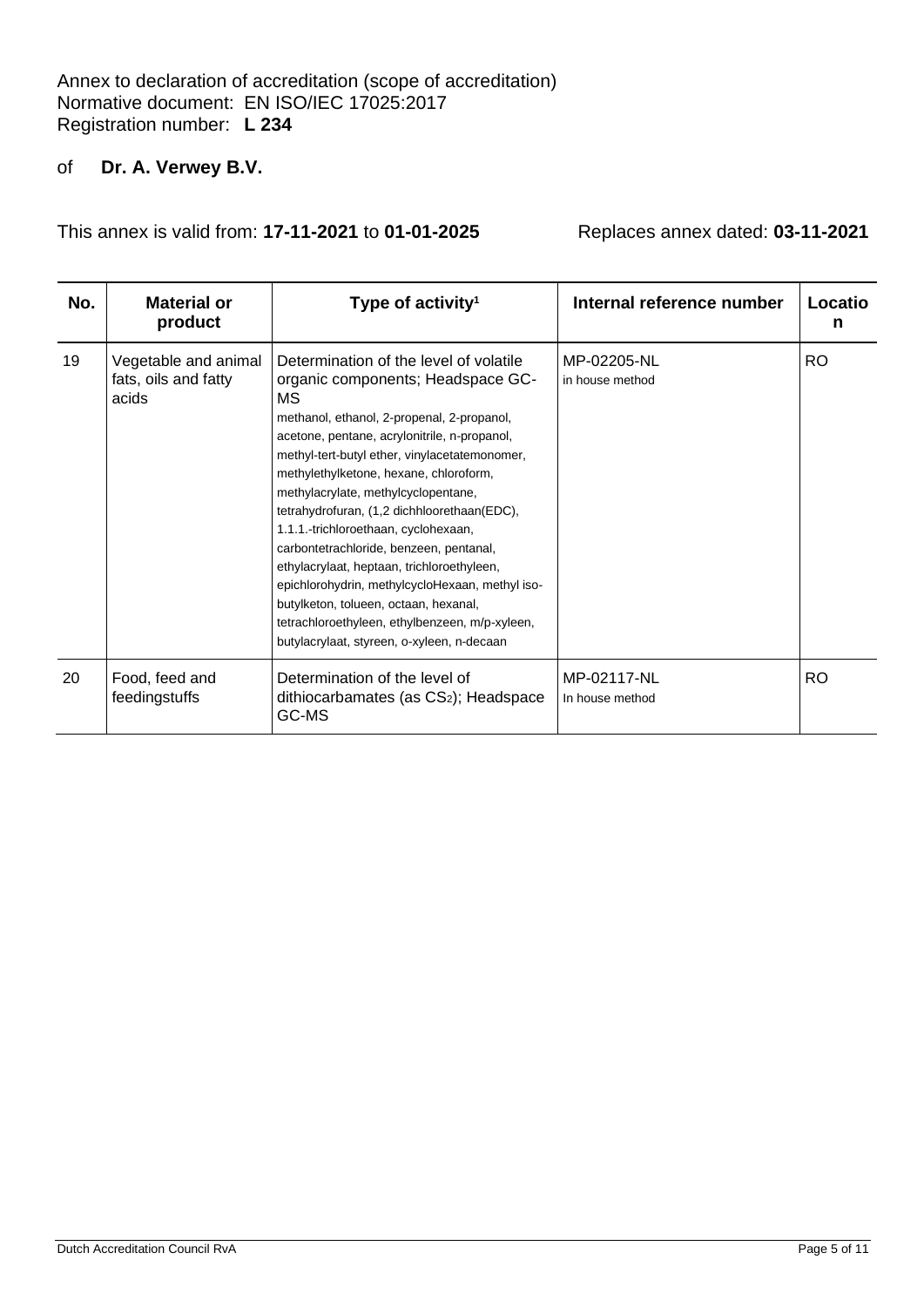| No. | <b>Material or</b><br>product                                        | Type of activity <sup>1</sup>                                                                                                                                                                                                                                                                                                                                                                                                                                                                                                                                                                                                                                                                                                                                      |                                                                                                                                                                                                                                                                                                                                             | Internal reference number                            | Locatio<br>n |
|-----|----------------------------------------------------------------------|--------------------------------------------------------------------------------------------------------------------------------------------------------------------------------------------------------------------------------------------------------------------------------------------------------------------------------------------------------------------------------------------------------------------------------------------------------------------------------------------------------------------------------------------------------------------------------------------------------------------------------------------------------------------------------------------------------------------------------------------------------------------|---------------------------------------------------------------------------------------------------------------------------------------------------------------------------------------------------------------------------------------------------------------------------------------------------------------------------------------------|------------------------------------------------------|--------------|
| 21  | Animal and vegetable<br>oils, fats, fatty acids<br>and oleochemicals | Determination of the level of dioxins<br>(PCDD's), dibenzofuranes (PCDF's),<br>dioxin-like PCB's en non-dioxin-like<br>PCB's; GC-HRMS/MSMS                                                                                                                                                                                                                                                                                                                                                                                                                                                                                                                                                                                                                         |                                                                                                                                                                                                                                                                                                                                             | MP-02200-NL<br>EN 16215<br>Food analyses EU 2017/644 | <b>RO</b>    |
|     |                                                                      | Dioxinen:<br>PCB's:                                                                                                                                                                                                                                                                                                                                                                                                                                                                                                                                                                                                                                                                                                                                                | dioxin-like                                                                                                                                                                                                                                                                                                                                 |                                                      |              |
|     |                                                                      | 2,3,7,8-Tetra CD<br>1,2,3,7,8-Penta CDD<br>1,2,3,4,7,8-Hexa CDD<br>1,2,3,6,7,8-Hexa CDD<br>1,2,3,7,8,9-Hexa CDD<br>1,2,3,4,6,7,8-Hepta CDD<br>Octa CDD<br>Dibenzofuranen:<br>2,3,7,8-Tetra CDF<br>1,2,3,7,8-Penta CDF<br>2,3,4,7,8-Penta CDF<br>1,2,3,4,7,8-Hexa CDF<br>1,2,3,6,7,8-Hexa CDF<br>1,2,3,7,8,9-Hexa CDF<br>2,3,4,6,7,8-Hexa CDF<br>1,2,3,4,6,7,8-Hepta CDF<br>1,2,3,4,7,8,9-Hepta CDF                                                                                                                                                                                                                                                                                                                                                                 | <b>PCB 77</b><br><b>PCB 81</b><br><b>PCB 105</b><br><b>PCB 114</b><br><b>PCB 118</b><br><b>PCB 123</b><br><b>PCB 126</b><br><b>PCB 156</b><br><b>PCB 157</b><br><b>PCB 167</b><br><b>PCB 169</b><br><b>PCB 189</b><br>non-dioxin-like<br>PCB's:<br>PCB <sub>28</sub><br><b>PCB 52</b><br><b>PCB 101</b><br><b>PCB 138</b><br><b>PCB 153</b> |                                                      |              |
|     |                                                                      | Octa CDF                                                                                                                                                                                                                                                                                                                                                                                                                                                                                                                                                                                                                                                                                                                                                           | <b>PCB 180</b>                                                                                                                                                                                                                                                                                                                              |                                                      |              |
| 22  | Animal and vegetable<br>oils, fats and glycerin                      | Determination of the level of phthalates<br>and adipates; GC-MS<br>Diethyl adipate (DEA), Dimethyl phthalate (DMP),<br>Diethyl phthalate (DEP), Tributyl phosphate<br>(TBP), Acetyltriethyl citrate (ATEC), Di-isobutyl<br>adipate (DIBA), Dibutyl adipate (DBA), Diisobutyl<br>phthalate (DIBP), Dibutyl phthalate (DBP), bis(2-<br>methoxyethyl) phthalate (DMEP),<br>Acetyltributylcitrate (ATBC), Di-n-hexyl phthalate<br>(DnHP), Diisooctyl adipate (DIOA), di(2-<br>ethylhexyl)-adipate (DEHA), Benzylbutyl<br>phthalate (BBP), Di(2-ethylhexyl) phthalate<br>(DEHP), Diisooctyl phthalate (DIOP),<br>Dicyclohexyl phthalate (DCHP), Di-n-octyl<br>phthalate (DNOP), Diisononyl phthalate (DINP),<br>Diisodecyl phthalate (DIDP), Dinonyl phthalate<br>(DNP) |                                                                                                                                                                                                                                                                                                                                             | MP-02640-NL<br>in house method                       | <b>RO</b>    |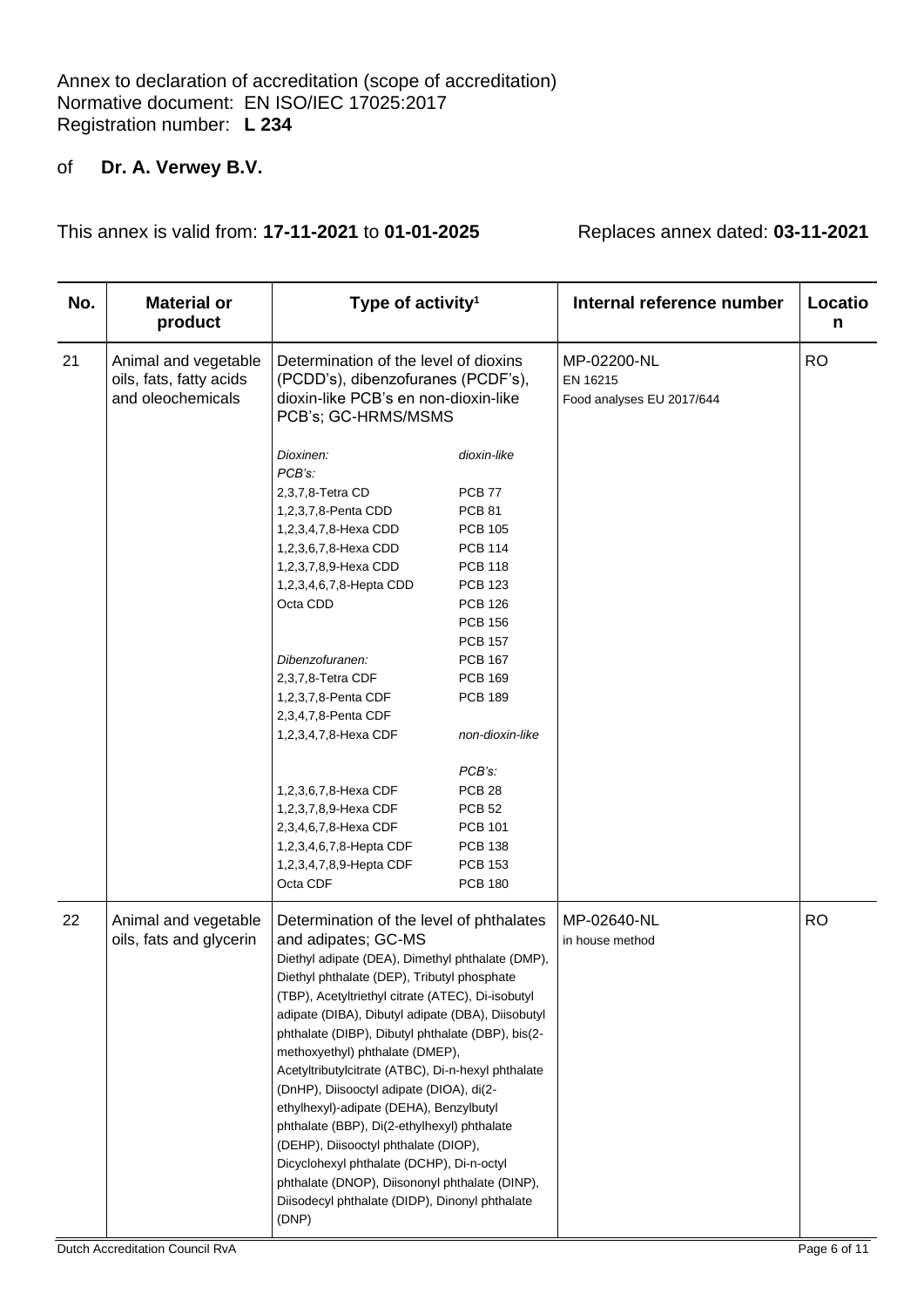| No. | <b>Material or</b><br>product                                                   | Type of activity <sup>1</sup>                                                                                                                                                                                                                                                                                                                                       |                                                                                                                                                                                                                     | Internal reference number                              | Locatio<br>n |
|-----|---------------------------------------------------------------------------------|---------------------------------------------------------------------------------------------------------------------------------------------------------------------------------------------------------------------------------------------------------------------------------------------------------------------------------------------------------------------|---------------------------------------------------------------------------------------------------------------------------------------------------------------------------------------------------------------------|--------------------------------------------------------|--------------|
| 23  | Feed and<br>feedingstuffs                                                       | Determination of the level of dioxins<br>(PCDD's), dibenzofuranes (PCDF's),<br>dioxin-like PCB's en non-dioxin-like<br>PCB's; GC-HRMS/MSMS<br>Dioxinen:<br>PCB's:<br>2,3,7,8-Tetra CD<br>1,2,3,7,8-Penta CDD<br>1,2,3,4,7,8-Hexa CDD<br>1,2,3,6,7,8-Hexa CDD<br>1,2,3,7,8,9-Hexa CDD<br>1,2,3,4,6,7,8-Hepta CDD<br>Octa CDD<br>Dibenzofuranen:<br>2,3,7,8-Tetra CDF | dioxin-like<br>PCB <sub>77</sub><br><b>PCB 81</b><br><b>PCB 105</b><br><b>PCB 114</b><br><b>PCB 118</b><br><b>PCB 123</b><br><b>PCB 126</b><br><b>PCB 156</b><br><b>PCB 157</b><br><b>PCB 167</b><br><b>PCB 169</b> | MP-02200-NL<br>EN 16215<br>Feed: analyses EU 2017/771  | <b>RO</b>    |
|     |                                                                                 | 1,2,3,7,8-Penta CDF<br>2,3,4,7,8-Penta CDF<br>1,2,3,4,7,8-Hexa CDF<br>1,2,3,6,7,8-Hexa CDF<br>1,2,3,7,8,9-Hexa CDF<br>2,3,4,6,7,8-Hexa CDF<br>1,2,3,4,6,7,8-Hepta CDF<br>1,2,3,4,7,8,9-Hepta CDF<br>Octa CDF                                                                                                                                                        | <b>PCB 189</b><br>non-dioxin-like<br>PCB's:<br>PCB <sub>28</sub><br><b>PCB 52</b><br><b>PCB 101</b><br><b>PCB 138</b><br><b>PCB 153</b><br><b>PCB 180</b>                                                           |                                                        |              |
| 24  | Vegetable oils and<br>foodstuff on basis of<br>vegetable oils                   | Determination of the level of<br>MOSH/POSH and MOAH; LC-GC-FID<br>MOSH/POSH: C10-C16; C16-C20; C20-C25;<br>C25-C35; C35-C40; C40-C50 and C10-C50<br>MOAH: C10-C16; C16-C25; C25-C35; C35-C50<br>and C10-C50                                                                                                                                                         |                                                                                                                                                                                                                     | MP-02233-NL<br>EN 16995                                | <b>RO</b>    |
| 25  | Packaging materials,<br>food and feed and<br>feedingstuffs (low fat<br>content) | Determination of the level of<br>MOSH/POSH and MOAH; LC-GC-FID<br>MOSH/POSH: C10-C16; C16-C20; C20-C25;<br>C25-C35; C35-C40; C40-C50 and C10-C50<br>MOAH: C10-C16; C16-C25; C25-C35; C35-C50<br>and C10-C50                                                                                                                                                         |                                                                                                                                                                                                                     | MP-02233-NL<br>extraction BfR method analysis EN 16995 | <b>RO</b>    |
| 26  | Edible oils and fats<br>and oleochemicals                                       | Determination of the level of 2-MCPD,<br>3-MCPD en glycidyl fatty acid esters;<br>acid transesterification and GCMS                                                                                                                                                                                                                                                 |                                                                                                                                                                                                                     | MP-02215-NL<br>AOCS Cd 29a-13                          | RO.          |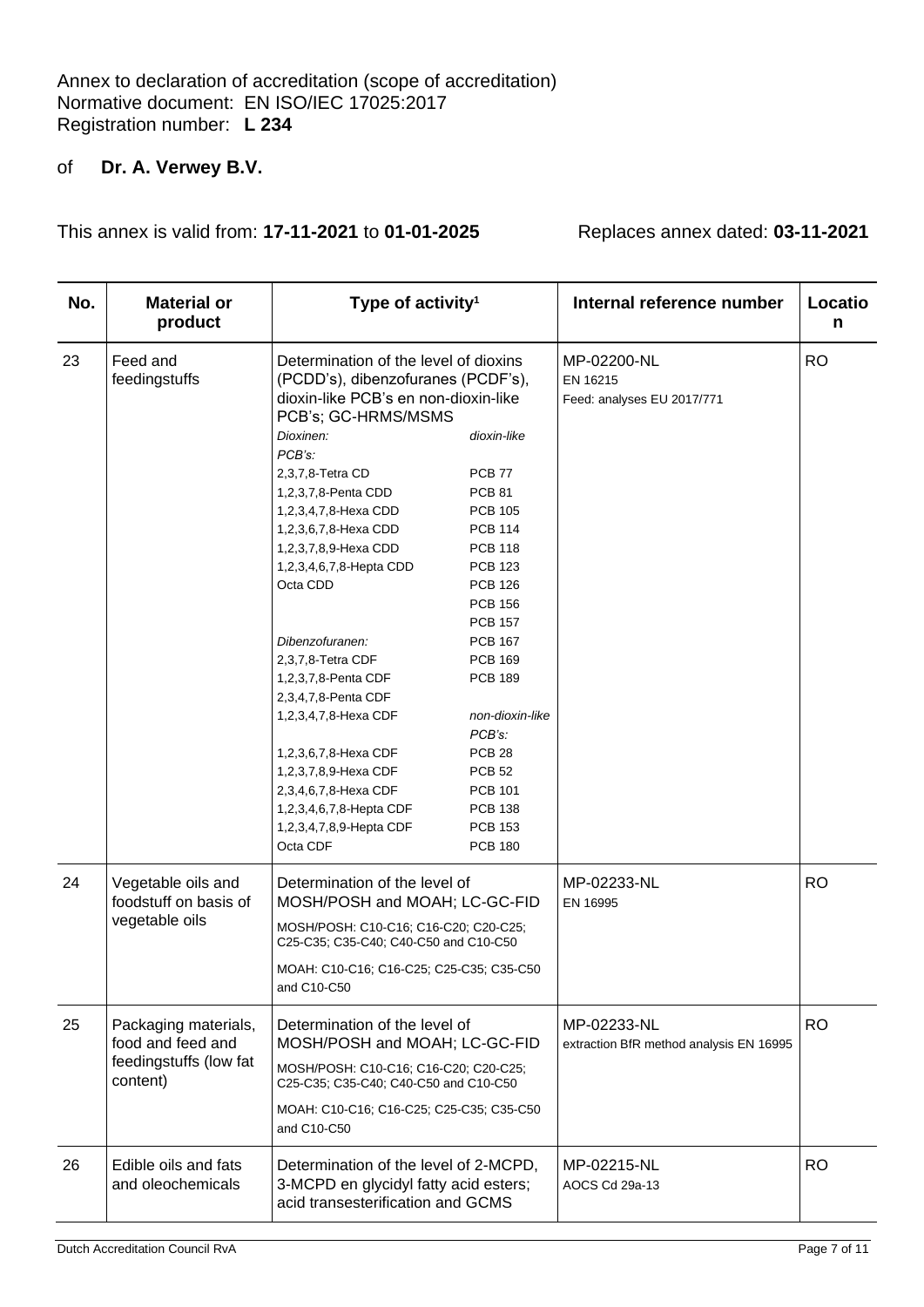This annex is valid from: **17-11-2021** to **01-01-2025** Replaces annex dated: **03-11-2021**

| No. | Material or<br>product                            | Type of activity <sup>1</sup>                                                                                                         | Internal reference number                        | Locatio<br>n |
|-----|---------------------------------------------------|---------------------------------------------------------------------------------------------------------------------------------------|--------------------------------------------------|--------------|
| 27  | Edible oils and fats<br>and oleochemicals         | Determination of the level of 2-MCPD,<br>3-MCPD en glycidyl fatty acid esters;<br>alkaline transesterification and GC-<br><b>MSMS</b> | MP 02152 NL<br>ISO/DIS 18363-4<br>AOCS Cd 29d-19 | RO           |
| 28  | Food, feed and<br>feedingstuffs                   | Determination of the level of the sum of<br>ethyleneoxide and 2-chloro-ethanol<br>expressed as ethylene oxide; GC-<br><b>MSMS</b>     | MP-02705-NL<br>in house method                   | RO.          |
| 29  | Animal and vegetable<br>oils, fats and fatty acid | Determination of the level of aliphatic<br>hydrocarbons; GC-FID                                                                       | MP-02216-NL<br>ISO 17780                         | RO           |

#### **Inorganic chemistry**

| 30 | Vegetable fats, oils<br>and fatty acids               | Determination of the level of<br>phosphorus; ICP-OES                                                                                         | MP-01444-NL<br>ISO 10540-3<br><b>AOCS CA 20-99</b> | <b>RO</b>           |
|----|-------------------------------------------------------|----------------------------------------------------------------------------------------------------------------------------------------------|----------------------------------------------------|---------------------|
| 31 | Feed and<br>feedingstuffs                             | Determination of the level of elements<br>with ICP-MS<br>Al, As, Ca, Cd, Co, Cr, Cu, Fe, K, Li, Mg, Mn, Na,<br>Ni, P, Pb, Sb, Se, Sn, Ti, Zn | MP-01445-NL<br>in house method                     | <b>RO</b>           |
| 32 | Animal and vegetable<br>oils, fats and fatty<br>acids | Determination of the level of elements<br>with ICP-MS<br>Li, Cr, Mn, Fe, Co, Ni, Cu, Zn, As, Se, Cd, Sn, Sb,<br>Pb                           | MP-01445-NL<br>in house method                     | <b>RO</b>           |
| 33 | Food, feed and<br>feedingstuffs                       | Determination of the level of mercury<br>(Hg) with FIMS and cold vapor<br>technique; CVAFS                                                   | MP-01452-NL<br>in house method                     | <b>RO</b>           |
| 34 | <b>Oilseeds</b>                                       | Determination of the level of moisture<br>and volatile matter; gravimetry                                                                    | MP-01313-NL<br>ISO 665                             | RO and<br><b>OH</b> |
| 35 | Oilseeds,<br>(ground)nuts and                         | Determination of peroxide value, cold<br>solvent method; titrimetry                                                                          | MP-01292-NL<br>in house method                     | RO and<br>OH        |
| 36 | scrap                                                 | Determination of acid value and acidity,<br>cold solvent method; titrimetry                                                                  | MP-01294-NL<br>in house method                     | RO and<br>OH        |
| 37 |                                                       | Determination of acid value and acidity;<br>titrimetry                                                                                       | MP-01295-NL<br>ISO 660 method 9.1                  | <b>RO</b>           |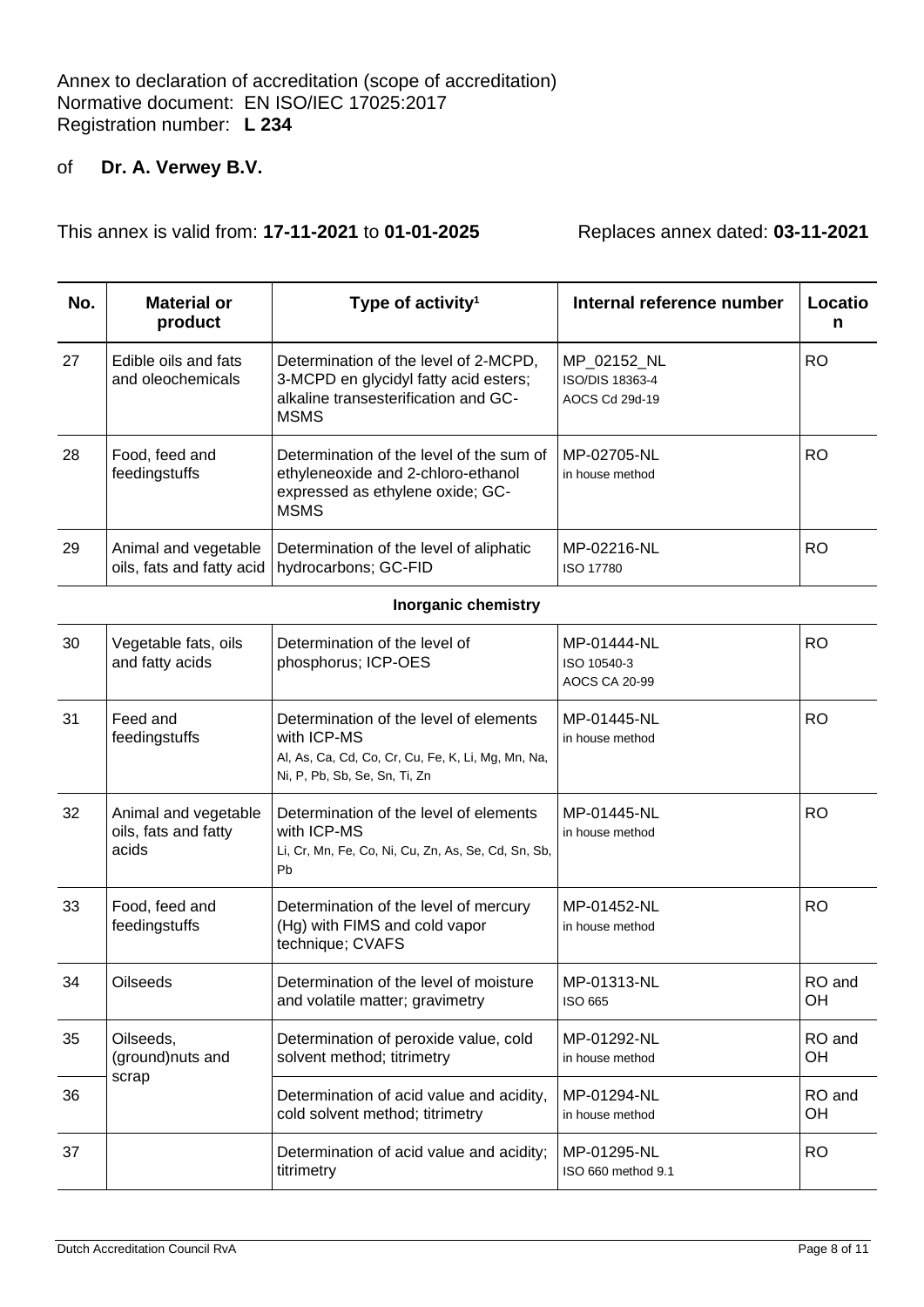| No. | <b>Material or</b><br>product                                   | Type of activity <sup>1</sup>                                                                                         | Internal reference number                                                                                                                                 | Locatio<br>n |
|-----|-----------------------------------------------------------------|-----------------------------------------------------------------------------------------------------------------------|-----------------------------------------------------------------------------------------------------------------------------------------------------------|--------------|
| 38  | Animal and vegetable<br>fats, oils and fatty<br>acids           | Determination of peroxide value;<br>titrimetry                                                                        | MP-01296-NL<br>ISO 3960                                                                                                                                   | <b>RO</b>    |
| 39  |                                                                 | Determination of iodine value; titrimetry                                                                             | MP-01297-NL<br>ISO 3961                                                                                                                                   | <b>RO</b>    |
| 40  |                                                                 | Determination of mass per unit volume<br>("litre weight") in air                                                      | MP-01310-NL<br>ISO 6883                                                                                                                                   | <b>RO</b>    |
| 41  | Vegetable and animal<br>oils and fats                           | Determination of conventional mass per<br>volume (litre weight in air) - Oscillating<br>U-tube method                 | MP-01349-NL<br>ISO 18301                                                                                                                                  | <b>RO</b>    |
| 42  | Fatty acids, glycerin<br>and oleochemicals                      | Determination of conventional mass per<br>volume (litre weight in air) - Oscillating<br>U-tube method                 | MP-01349-NL<br>in house method<br>(analysis ISO 18301)                                                                                                    | <b>RO</b>    |
| 43  | Vegetable and animal<br>oils, fats, glycerin and<br>fatty acids | Determination of conventional mass per<br>volume (litre weight in air) and the<br>density - Oscillating U-tube method | MP-01349-NL<br>Eur. Pharm. Method 2.2.5<br>USP method 841 (method II)<br>JP method 2.56-4                                                                 | <b>RO</b>    |
| 44  | <b>Biodiesel and</b><br>oleochemicals                           | Determinatino of the density -<br>Oscillating U-tube method                                                           | MP-01349-NL<br>in house method<br>(analysis ISO 12185)                                                                                                    | <b>RO</b>    |
| 45  | Animal and vegetable<br>fats, oils and fatty<br>acids           | Determination of the level of moisture<br>and volatile matter; gravimetry                                             | MP-01311-NL<br><b>ISO 662</b><br>AOCS Ca 2b-38<br>EG 152/2009 Appendix III-B                                                                              | <b>RO</b>    |
| 46  |                                                                 | Determination of the level of insoluble<br>impurities; gravimetry                                                     | MP-01312-NL<br>ISO 663                                                                                                                                    | <b>RO</b>    |
| 47  | Feed and<br>feedingstuffs                                       | Determination of the level of crude<br>fibre; gravimetry                                                              | MP-01369-NL<br>Feed EU 152/2009 Appendix III-I,<br>feedingstuffs in house method<br>(analysis EU 152/2009 Appendix III-I)<br>GAFTA Method 9.0<br>ISO 6865 | <b>RO</b>    |
| 48  |                                                                 | Determination of the level of moisture;<br>gravimetry                                                                 | MP-01377-NL<br>EU 152/2009 Appendix II-A<br>GAFTA Method 2.1<br>ISO 6496                                                                                  | <b>RO</b>    |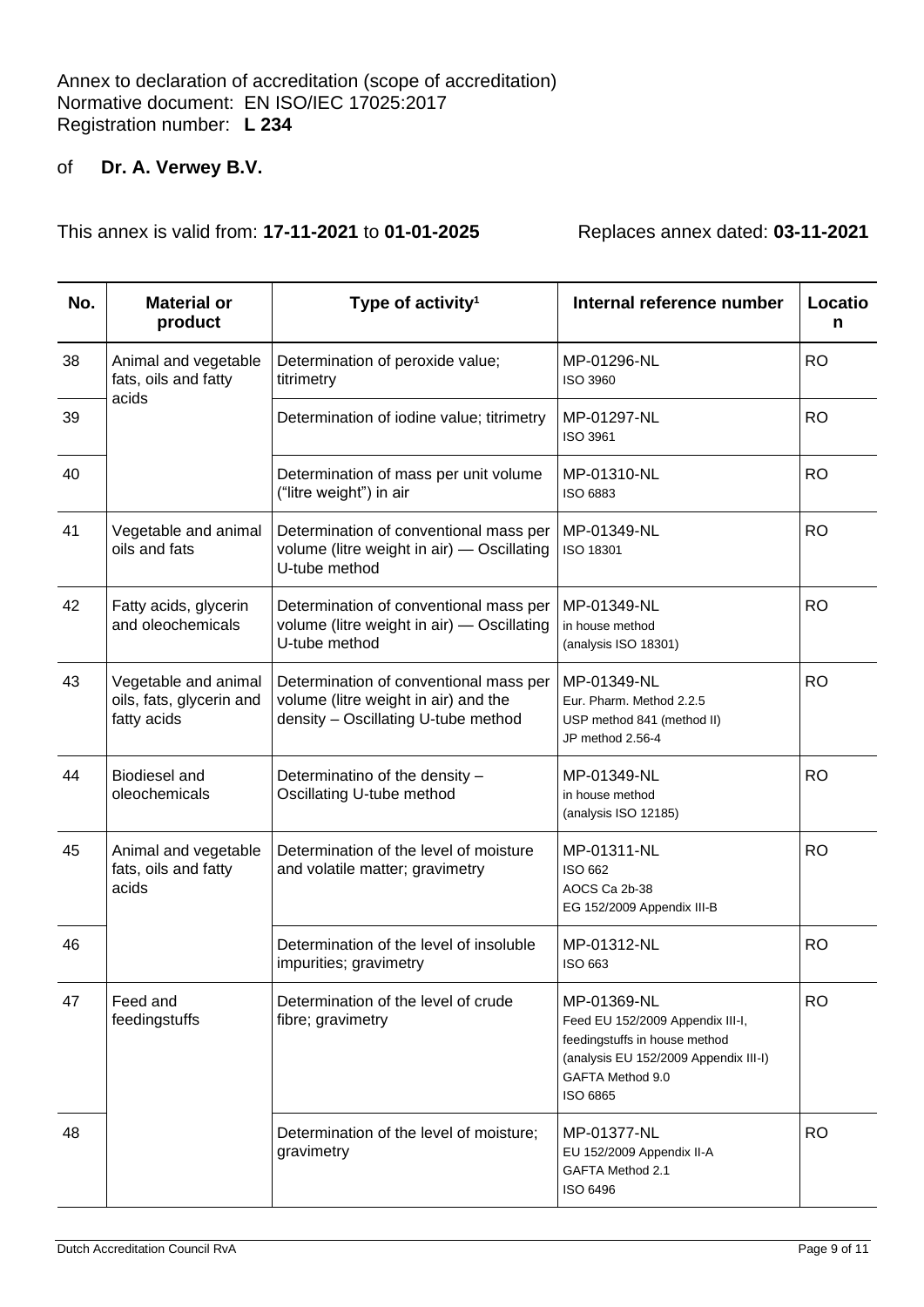| No. | <b>Material or</b><br>product   | Type of activity <sup>1</sup>                                                                                  | Internal reference number                                                                    | Locatio<br>n |
|-----|---------------------------------|----------------------------------------------------------------------------------------------------------------|----------------------------------------------------------------------------------------------|--------------|
| 49  |                                 | Determination of the level of crude<br>protein; titrimetry                                                     | MP-01389-NL<br>EU 152/2009 Appendix III-C<br>GAFTA Method 4.1<br>ISO 5983-2                  | <b>RO</b>    |
| 50  | Feed and<br>feedingstuffs       | Determination of the level of crude fat<br>and total crude fat; gravimetry                                     | MP-01390-NL<br>EU 152/2009 Appendix III-H, methods A<br>en B<br>GAFTA Method 3:2<br>ISO 6492 | <b>RO</b>    |
| 51  |                                 | Determination of the level of crude ash;<br>gravimetry                                                         | MP-01370-NL<br><b>ISO 5984</b><br>EU 152/2009 Appendix III-M<br>GAFTA Method 11.1            | <b>RO</b>    |
| 52  | Feed and<br>feedingstuffs       | Determination of fluoride content after<br>hydrochloric acid treatment;<br>ionsensitive electrode method (ISE) | MP-01393-NL<br>EN 16279                                                                      | <b>RO</b>    |
|     |                                 | <b>Microbiology</b>                                                                                            |                                                                                              |              |
| 53  | Food, feed and<br>feedingstuffs | Determination of Salmonella - VIDAS<br><b>SLM</b>                                                              | MP-01269-NL<br>ISO-6579<br>AFNOR BIO 12/16-09/05                                             | <b>RO</b>    |
| 54  |                                 | Determination of Salmonella - PCR                                                                              | MP-01270-NL<br>ISO-6579<br>AFNOR GEN-25/05-11/08                                             | <b>RO</b>    |
| 55  |                                 | Enumeration of Bacillus cereus, MYP,<br>30°C, colony-count technique                                           | MP-01271-NL<br><b>ISO 7932</b>                                                               | <b>RO</b>    |
| 56  |                                 | Enumeration of micro-organisms<br>(aerobic plate count) at 30°C, colony-<br>count technique                    | MP-01481-NL<br>ISO 4833-1                                                                    | <b>RO</b>    |
| 57  | Food, feed and<br>feedingstuffs | Determination of $\beta$ -<br>glucuronidasepositive E. coli at 44°C;<br>colony-count technique, TBX            | MP-01273-NL<br>ISO 16649-2                                                                   | <b>RO</b>    |
| 58  |                                 | Enumeration of coliforms, VRBL, 30°C,<br>colony-count technique                                                | MP-01274-NL<br><b>ISO 4832</b>                                                               | <b>RO</b>    |
| 59  |                                 | Enumeration of Enterobacteriaceae,<br>VRBG, 37°C, colony-count technique                                       | MP-01275-NL<br>ISO 21528-2                                                                   | <b>RO</b>    |